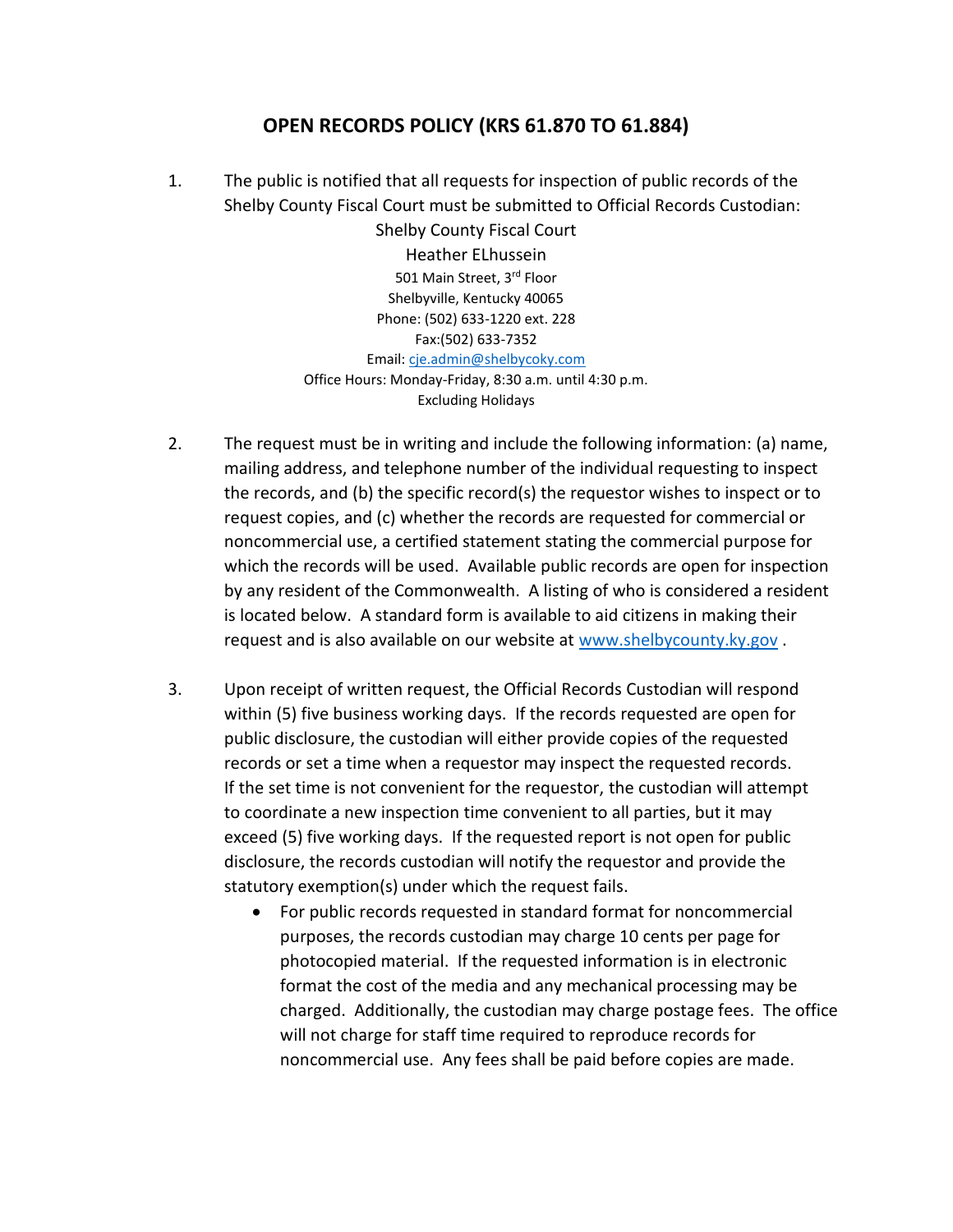• For public records requested for commercial purposes, the custodian may require the requestor to enter into a contract which will include the fees charged by the office. The office will charge staff time required to produce copies of the records. Any fees shall be paid before copies are made.

## **KRS 67.870 (1) (10) defines a "Resident of the Commonwealth" as the following:**

- An individual residing in Kentucky;
- A domestic business entity with a location in Kentucky;
- A foreign business entity registered with the Secretary of State;
- An individual that is employed and works at a location within Kentucky;
- An individual or business entity that owns real property within Kentucky;
- An individual or business entity that has been authorized to act on behalf of an individual or business entity defined in sections a) through e) above;
- A news-gathering organization as defined in **KRS 189.635(8)(b)(1)(a)-(e).**

**Last updated 05.10.2021**